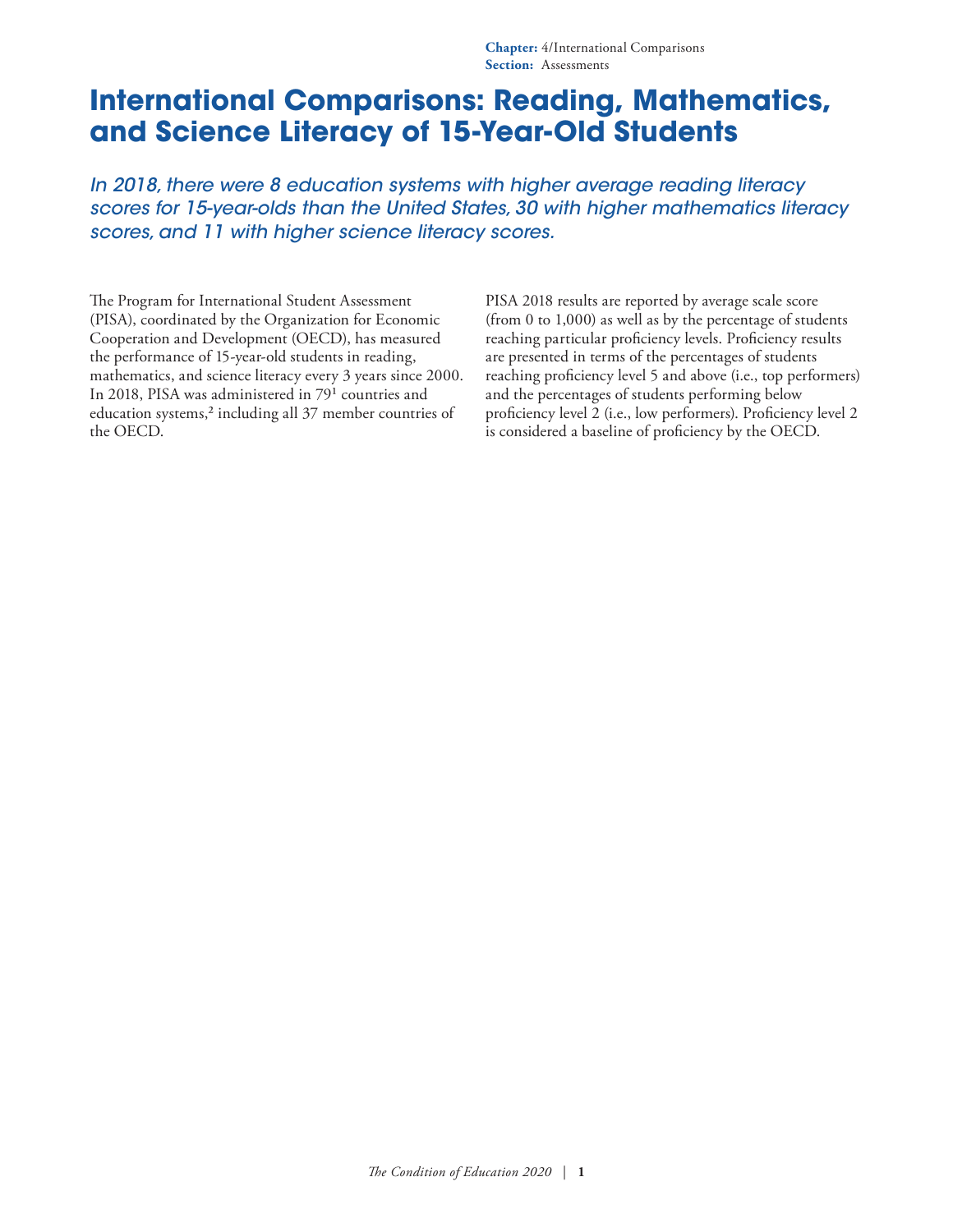#### Table 1. Average scores of 15-year-old students on the Program for International Student Assessment (PISA) reading literacy scale, by education system: 2018

| <b>Education system</b>      | Average score         |  | <b>Education system</b>         | Average score        |  |  |
|------------------------------|-----------------------|--|---------------------------------|----------------------|--|--|
| OECD average                 | 487 ↔                 |  | Ukraine                         | 466 ♥                |  |  |
| B-S-J-Z (China) <sup>1</sup> | 555<br>$\bullet$      |  | Turkey <sup>2</sup>             | 466 $\bullet$        |  |  |
| Singapore                    | 549<br>$\bullet$      |  | Slovak Republic                 | 458<br>$\circledast$ |  |  |
| Macau (China)                | 525<br>$\bullet$      |  | Greece                          | 457<br>$\circledast$ |  |  |
| Hong Kong (China)            | 524<br>$\bullet$      |  | Chile                           | 452<br>$\circledast$ |  |  |
| Estonia                      | 523<br>$\bullet$      |  | Malta                           | 448<br>$\circledast$ |  |  |
| Canada                       | $\bullet$<br>520      |  | Serbia                          | 439<br>$\circledast$ |  |  |
| Finland                      | 520 $\bullet$         |  | <b>United Arab Emirates</b>     | 432 ↔                |  |  |
| Ireland                      | 518<br>$\bullet$      |  | Romania <sup>2</sup>            | 428<br>$\bullet$     |  |  |
| Korea, Republic of           | 514                   |  | Uruguay                         | 427<br>$\circledast$ |  |  |
| Poland                       | 512                   |  | Costa Rica <sup>2</sup>         | 426<br>◉             |  |  |
| Sweden                       | 506                   |  | Cyprus                          | 424<br>$\circledast$ |  |  |
| New Zealand                  | 506                   |  | Moldova, Republic of            | 424<br>$\circledast$ |  |  |
| <b>United States</b>         | 505                   |  | Montenegro, Republic of         | 421<br>$\circledast$ |  |  |
| United Kingdom               | 504                   |  | Mexico <sup>2</sup>             | 420<br>$\circledast$ |  |  |
| Japan                        | 504                   |  | Bulgaria <sup>2</sup>           | 420<br>$\circledast$ |  |  |
| Australia                    | 503                   |  | Jordan <sup>2</sup>             | 419<br>$\bullet$     |  |  |
| Chinese Taipei               | 503                   |  | Malaysia <sup>2</sup>           | 415<br>$\circledast$ |  |  |
| Denmark                      | 501                   |  | Brazil <sup>2</sup>             | 413<br>$\bullet$     |  |  |
| Norway                       | 499                   |  | Colombia <sup>2</sup>           | 412 $\circledast$    |  |  |
| Germany                      | 498                   |  | <b>Brunei Darussalam</b>        | 408<br>$\circledast$ |  |  |
| Slovenia                     | 495<br>$\circledast$  |  | Qatar                           | 407<br>$\bullet$     |  |  |
| Belgium                      | 493<br>$^\circledR$   |  | Albania                         | 405<br>$\circledast$ |  |  |
| France                       | 493<br>◉              |  | <b>Bosnia and Herzegovina</b>   | 403<br>$\circledast$ |  |  |
| Portugal                     | 492<br>۲              |  | Argentina                       | 402<br>◉             |  |  |
| Czech Republic               | $\circledcirc$<br>490 |  | Peru <sup>2</sup>               | 401<br>$\circledast$ |  |  |
| <b>Netherlands</b>           | 485<br>۲              |  | Saudi Arabia                    | 399<br>$\circledast$ |  |  |
| Austria                      | ۲<br>484              |  | Thailand <sup>2</sup>           | $\circledast$<br>393 |  |  |
| Switzerland                  | $\bullet$<br>484      |  | North Macedonia                 | 393<br>$\circledast$ |  |  |
| Croatia                      | 479<br>$^\circledR$   |  | Baku (Azerbaijan) <sup>3</sup>  | 389<br>◉             |  |  |
| Latvia                       | 479<br>۲              |  | Kazakhstan                      | 387<br>$\circledast$ |  |  |
| <b>Russian Federation</b>    | $\circledast$<br>479  |  | Georgia                         | $\bullet$<br>380     |  |  |
| <b>Italy</b>                 | $\circledcirc$<br>476 |  | Panama <sup>2</sup>             | 377<br>$\circledast$ |  |  |
| Hungary                      | ۲<br>476              |  | <b>Indonesia</b>                | 371<br>◉             |  |  |
| Lithuania                    | $^\circledR$<br>476   |  | Morocco <sup>2</sup>            | 359<br>◉             |  |  |
| Iceland                      | 474<br>$^\circledR$   |  | Lebanon                         | 353<br>$\circledast$ |  |  |
| <b>Belarus</b>               | ۲<br>474              |  | Kosovo                          | 353<br>$\circledast$ |  |  |
| <b>Israel</b>                | $\circledast$<br>470  |  | Dominican Republic <sup>2</sup> | $\bullet$<br>342     |  |  |
| Luxembourg                   | 470<br>$^\circledR$   |  | Philippines <sup>2</sup>        | 340<br>$\bullet$     |  |  |

Average score is higher than U.S. average score at the .05 level of statistical significance.

 $\overline{\mathcal{O}}$  Average score is lower than U.S. average score at the .05 level of statistical significance.<br>1 B-S-J-Z (China) refers to the four PISA participating China provinces: Beijing, Shanghai, Jiangsu, and Zhejiang.

<sup>2</sup> At least 50 percent but less than 75 percent of the 15-year-old population is covered by the PISA sample.

<sup>3</sup> Less than 50 percent of the 15-year-old population is covered by the PISA sample.

NOTE: Education systems are ordered by 2018 average score. Scores are reported on a scale from 0 to 1,000. Italics indicate non-OECD countries and education systems. Education systems are marked as OECD countries if they were OECD members in 2018. The OECD average is the average of the national averages of the OECD member countries, with each country weighted equally. In the case of reading literacy, the 2018 OECD average does not include Spain due to issues with its PISA 2018 reading literacy data. Although Spain's PISA 2018 data meet international technical standards, its reading literacy data show unusual student response behavior that prevent them from being reported at this time. Although Vietnam participated in PISA 2018, technical problems with its data prevent results from being discussed in this indicator.

SOURCE: Organization for Economic Cooperation and Development (OECD), Program for International Student Assessment (PISA), 2018. See *Digest of Education Statistics 2019*, table 602.50.

In 2018, average reading literacy scores ranged from 340 in the Philippines to 555 in Beijing, Shanghai, Jiangsu, and Zhejiang (B-S-J-Z) (China). The U.S. average reading score (505) was higher than the OECD average score (487).

Eight education systems had higher average reading scores than did the United States, and 11 education systems had scores that were not measurably different from the U.S. score.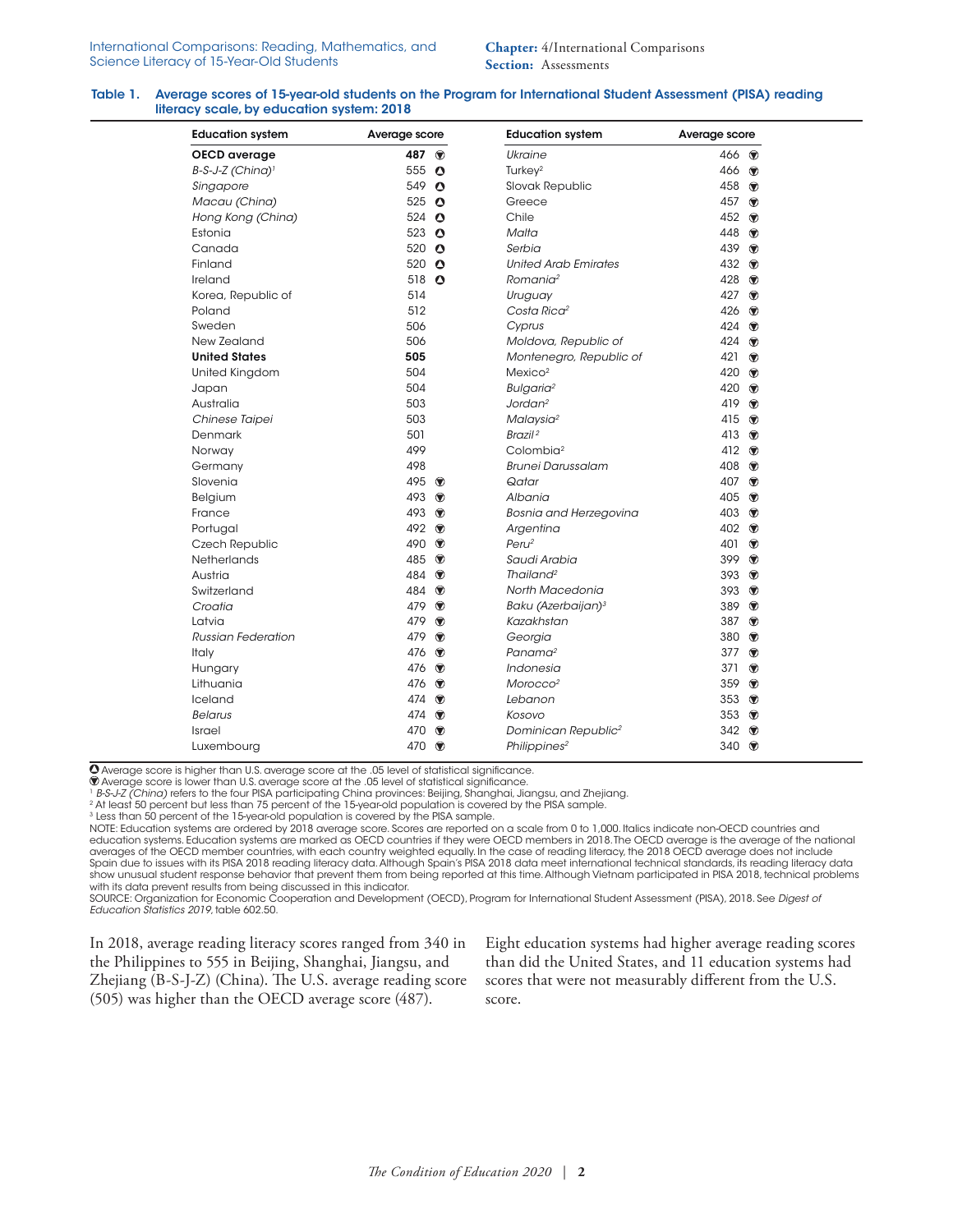**Chapter:** 4/International Comparisons **Section:** Assessments

#### Figure 1. Percentage of 15-year-old students performing on the Program for International Student Assessment (PISA) reading literacy scale, by selected proficiency levels and education system: 2018

| <b>Below</b><br><b>Education system level 2</b>  |          |         | At or above | level 5      | <b>Education system level 2</b>         | <b>Below</b> |          |    | At or above | level 5 |
|--------------------------------------------------|----------|---------|-------------|--------------|-----------------------------------------|--------------|----------|----|-------------|---------|
| OECD average 23*                                 |          |         |             | $9*$         | Croatia <sup>22</sup>                   |              |          |    |             | 5*      |
| Singapore <sup>11</sup>                          |          |         |             | $26*$        | Slovak Republic 31*                     |              |          |    |             | $5^*$   |
| $B-S-J-Z$ (China) <sup><math>1</math></sup> $5*$ |          |         |             | $22*$        | Belarus <sup>23*</sup>                  |              |          |    |             | $4*$    |
| Canada <sup>14*</sup>                            |          |         |             | 15           | Greece <sup>31*</sup>                   |              |          |    |             | $4*$    |
| Hong Kong (China) 13*                            |          |         |             | 15           | Ukraine <sup>26*</sup>                  |              |          |    |             | $3*$    |
| Finland 14*                                      |          |         |             | 14           | Turkey <sup>2</sup> 26 <sup>°</sup>     |              |          |    |             | $3*$    |
| Estonia 11 <sup>*</sup>                          |          |         |             | 14           | Qatar <sup>51</sup>                     |              |          |    |             | $3^*$   |
| Macau (China) 11*                                |          |         |             | 14           | Chile $32*$                             |              |          |    |             | $3^*$   |
| <b>United States 19</b>                          |          |         |             | 14           | Serbia <sup>38*</sup>                   |              |          |    |             | $3^*$   |
| Sweden 18                                        |          |         |             | 13           | Bulgaria <sup>2</sup> 47*               |              |          |    |             | $2^*$   |
| Korea, Republic of 15*                           |          |         |             | 13           | Brazi $\frac{2}{50}$ *                  |              |          |    |             | $2^*$   |
| New Zealand 19                                   |          |         |             | 13           | Cyprus 44*                              |              |          |    |             | $2^*$   |
| Australia <sup>20</sup>                          |          |         |             | 13           | Uruguay 42*                             |              |          |    |             | $2*$    |
| Poland 15*                                       |          |         |             | 12           | Romania <sup>2</sup> 41 <sup>°</sup>    |              |          |    |             | $1*$    |
| Ireland 12*                                      |          |         |             | 12           | Brunei Darussalam 52*                   |              |          |    |             | $1*$    |
| United Kingdom 17                                |          |         |             | $11*$        | Moldova, Republic of 43*                |              |          |    |             | $1*$    |
| Germany <sup>21</sup>                            |          |         |             | -11          | Colombia <sup>2</sup> 50 <sup>*</sup>   |              |          |    |             | $1*$    |
| Norway 19                                        |          |         |             | $11^{\circ}$ | Peru $2\overline{54}$ *                 |              |          |    |             | $1*$    |
| Chinese Taipei 18                                |          |         |             | $11*$        | Montenegro, Republic of 44*             |              |          |    |             | $1*$    |
| Israel <sup>31</sup>                             |          |         |             | $10*$        | Mexico <sup>2</sup> $45*$               |              |          |    |             | $1*$    |
| Japan 17*                                        |          |         |             | $10*$        | Lebanon <sup>68*</sup>                  |              |          |    |             | $1*$    |
| Belgium 21                                       |          |         |             | $10*$        | Argentina <sup>52*</sup>                |              |          |    |             | $1*$    |
| France <sup>21</sup>                             |          |         |             | $9*$         | Costa Rica <sup>2</sup> 42 <sup>*</sup> |              |          |    |             | $1*$    |
| Netherlands 24*                                  |          |         |             | $9^{\circ}$  | Malaysia <sup>2</sup> 46*               |              |          |    |             | $#$ !*  |
| Denmark 16*                                      |          |         |             | $8*$         | Kazakhstan 64*                          |              |          |    |             | $#$ *   |
| Czech Republic 21                                |          |         |             | $8*$         | Albania 52*                             |              |          |    |             | $#$ *   |
| Switzerland 24*                                  |          |         |             | $8*$         | North Macedonia 55*                     |              |          |    |             | # $!$ * |
| Slovenia 18                                      |          |         |             | $8*$         | Jordan <sup>2</sup> $41*$               |              |          |    |             | # $!$ * |
| Luxembourg 29*                                   |          |         |             | $8*$         | Georgia 64                              |              |          |    |             | # $!$ * |
| Austria 24*                                      |          |         |             | $7*$         | Panama <sup>2</sup> 64*                 |              |          |    |             | $#$ !*  |
| Portugal 20                                      |          |         |             | $7*$         | Bosnia and Herzegovina 54*              |              |          |    |             | $#$ !*  |
| Iceland 26*                                      |          |         |             | $7*$         | Thailand <sup>2</sup> 60*               |              |          |    |             | $#$ !*  |
| Hungary 25*                                      |          |         |             | $ 6^*$       | Baku (Azerbaijan) <sup>3</sup> 60°      |              |          |    |             | $#!!$ * |
| <b>Russian Federation</b> 22 <sup>*</sup>        |          |         |             | $5^*$        | Saudi Arabia 52*                        |              |          |    |             | $#  $ * |
| Italy $23*$                                      |          |         |             | $5*$         | Dominican Republic <sup>2</sup> 79*     |              |          |    |             | $#!!$ * |
| Malta 36*                                        |          |         |             | 5*           | Indonesia 70*                           |              |          |    |             | $#  $ * |
| Lithuania 24*                                    |          |         |             | 5*           | Philippines <sup>2</sup> 81             |              |          |    |             | $#!!$ * |
| Latvia $22*$                                     |          |         |             | $5^*$        | Morocco <sup>2</sup> 73 <sup>*</sup>    |              |          |    |             | $#!!$ * |
| United Arab Emirates 43*                         |          |         |             | 5*           | Kosovo 79*                              |              |          |    |             | $#!!$ * |
| $\Omega$                                         | 20<br>40 | 60      | 80          | 100          |                                         | 0            | 20<br>40 | 60 | 80          | 100     |
|                                                  |          | Percent |             |              |                                         |              | Percent  |    |             |         |

**Below level 2** 

At or above level 5

# Rounds to zero.

! Interpret data with caution. Estimate is unstable due to high coefficient of variation (> 30 percent and ≤ 50 percent).

!! Interpret data with caution. Estimate is unstable because the standard error represents more than 50 percent of the estimate.<br>\* p < .05. Significantly different from the U.S. percentage.

PS-12 (China) refers to the four PISA participating China provinces: Beijing, Shanghai, Jiangsu, and Zhejiang.<br>
<sup>2</sup> At least 50 percent but less than 75 percent of the 15-year-old population is covered by the PISA sample.

<sup>3</sup> Less than 50 percent of the 15-year-old population is covered by the PISA sample.<br>NOTE: Education systems are ordered by 2018 percentages of 15-year-olds in levels 5 and above. Descriptions of the skills and knowledge each reading proficiency level are available at<https://nces.ed.gov/surveys/pisa/pisa2018/pdf/ReadingProfLevelDescriptionV2.pdf>. To reach a particular proficiency level, a student must correctly answer a majority of items at that level. Students were classified into reading proficiency levels according to their scores. Exact cut scores are as follows: below level 2 is a score less than or equal to 407.47; at or above level 5 is a score equal to or greater than 625.61. Scores are reported on a scale from 0 to 1,000. Italics indicate non-OECD countries and education systems. Education systems are marked as OECD<br>countries if they were OECD members in 2018.The OECD average is the average of them from being reported at this time. Although Vietnam participated in PISA 2018, technical problems with its data prevent results from being discussed in this indicator.

SOURCE: Organization for Economic Cooperation and Development (OECD), Program for International Student Assessment (PISA), 2018. See *Digest of Education Statistics 2019*, table 602.50.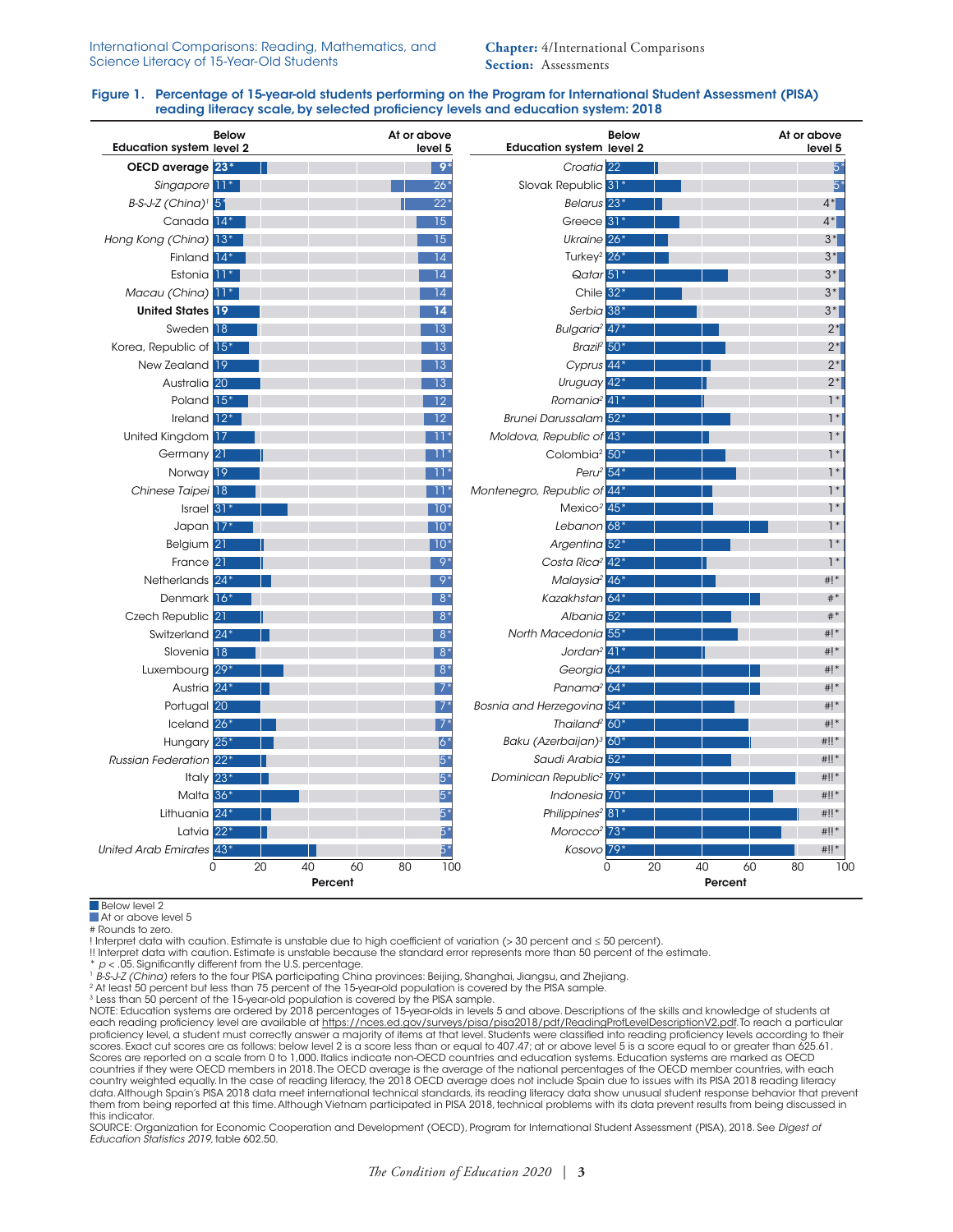PISA reports reading literacy in terms of eight proficiency levels, with level 1c being the lowest and level 6 being the highest. Descriptions of the skills and knowledge of students at each reading proficiency level can be found [here.](https://nces.ed.gov/surveys/pisa/pisa2018/pdf/ReadingProfLevelDescriptionV2.pdf) Students performing at levels 5 and 6 have mastered the sophisticated reading skills required to interpret and evaluate deeply embedded or abstract text and are considered top performers. The percentage of U.S. students who were top performers in reading literacy (14 percent) was larger than the OECD average percentage (9 percent). Percentages of top performers ranged from nearly 0 percent in 16 education systems to 26 percent in Singapore. Two

# **Chapter:** 4/International Comparisons **Section:** Assessments

education systems, Singapore and B-S-J-Z (China), had larger percentages of top performers in reading literacy than did the United States.

The percentage of U.S. students who were low performers in reading literacy (19 percent) was smaller than the OECD average percentage (23 percent). Percentages of low performers ranged from 5 percent in B-S-J-Z (China) to 81 percent in the Philippines. Twelve education systems had smaller percentages of low performers in reading literacy than did the United States.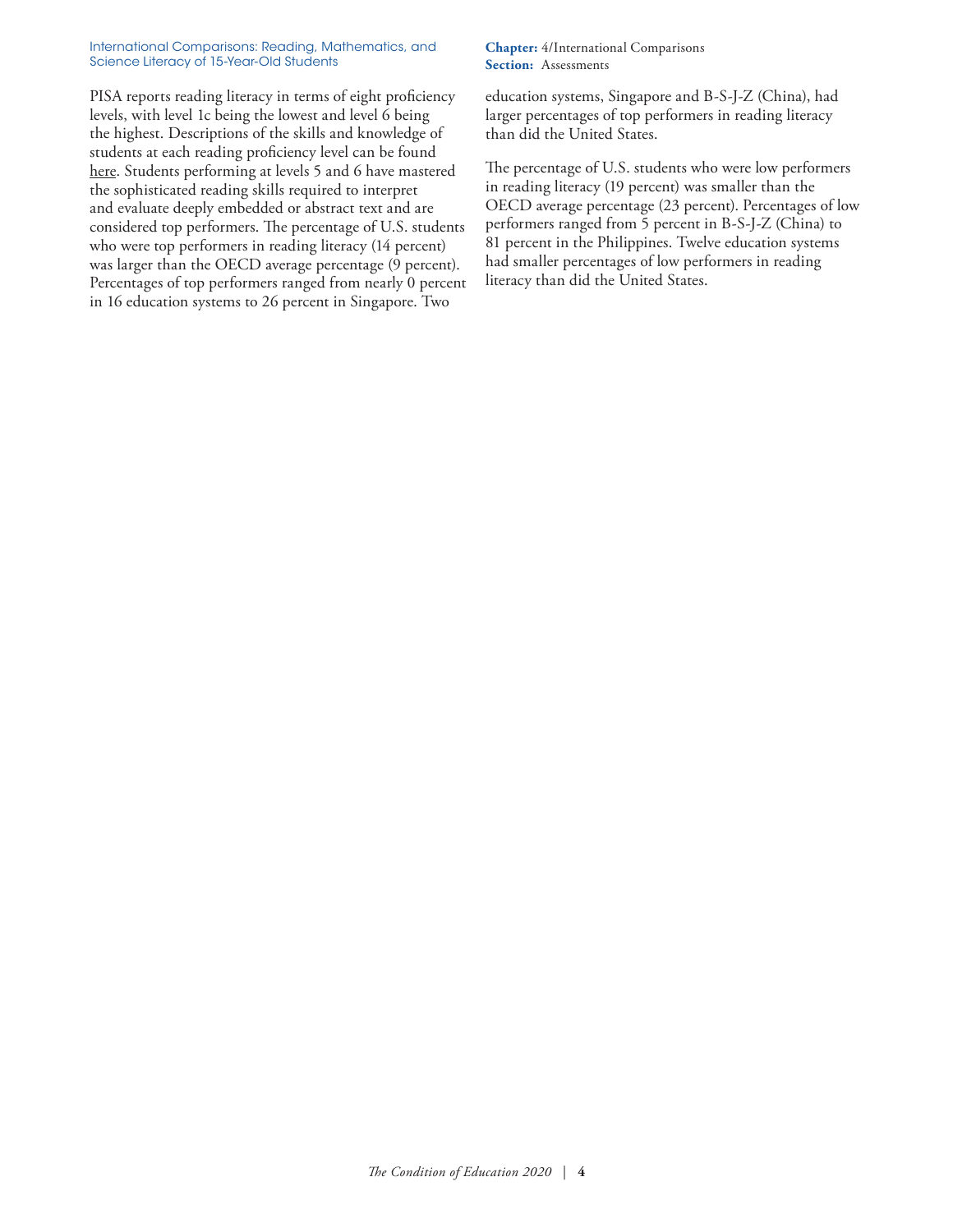#### Table 2. Average scores of 15-year-old students on the Program for International Student Assessment (PISA) mathematics literacy scale, by education system: 2018

| <b>Education system</b>      |               | <b>Education system</b><br>Average score |                                 | Average score     |                |  |
|------------------------------|---------------|------------------------------------------|---------------------------------|-------------------|----------------|--|
| OECD average                 | 489 O         |                                          | Croatia                         | 464 $\bullet$     |                |  |
| B-S-J-Z (China) <sup>1</sup> | 591 $\bullet$ |                                          | Israel                          | 463 ♥             |                |  |
| Singapore                    | 569           | $\bullet$                                | Turkey $2$                      | 454 $\circledast$ |                |  |
| Macau (China)                | 558           | $\bullet$                                | Ukraine                         | 453 $\bullet$     |                |  |
| Hong Kong (China)            | 551           | $\bullet$                                | Greece                          | 451               | ◉              |  |
| Chinese Taipei               | 531           | $\bullet$                                | Cyprus                          | 451               | ◉              |  |
| Japan                        | 527           | $\bullet$                                | Serbia                          | 448               | ◉              |  |
| Korea, Republic of           | 526           | $\bullet$                                | Malaysia <sup>2</sup>           | 440 ♥             |                |  |
| Estonia                      | 523           | $\bullet$                                | Albania                         | 437 $\circledast$ |                |  |
| Netherlands                  | 519           | $\bullet$                                | Bulgaria <sup>2</sup>           | 436 $\circ$       |                |  |
| Poland                       | 516 $\bullet$ |                                          | <b>United Arab Emirates</b>     | 435 $\circledast$ |                |  |
| Switzerland                  | 515           | $\bullet$                                | <b>Brunei Darussalam</b>        | 430 $\circ$       |                |  |
| Canada                       | 512 $\bullet$ |                                          | Romania <sup>2</sup>            | 430 ↔             |                |  |
| Denmark                      | 509           | $\bullet$                                | Montenegro, Republic of         | 430 ↔             |                |  |
| Slovenia                     | 509 $\bullet$ |                                          | Kazakhstan                      | 423 ♥             |                |  |
| Belgium                      | 508 0         |                                          | Moldova, Republic of            | 421               | $\circledast$  |  |
| Finland                      | 507 0         |                                          | Baku (Azerbaijan) <sup>3</sup>  | 420               | $\circledcirc$ |  |
| Sweden                       | 502 $\bullet$ |                                          | $\text{Trail}$ and <sup>2</sup> | 419 $\circledast$ |                |  |
| United Kingdom               | 502 $\bullet$ |                                          | Uruguay                         | 418               | ◉              |  |
| Norway                       | 501 $\bullet$ |                                          | Chile                           | 417 $\circledast$ |                |  |
| Germany                      | 500 0         |                                          | Qatar                           | 414 $\bullet$     |                |  |
| Ireland                      | 500 $\bullet$ |                                          | Mexico <sup>2</sup>             | 409 $\circ$       |                |  |
| Czech Republic               | 499 0         |                                          | <b>Bosnia and Herzegovina</b>   | 406 $\circ$       |                |  |
| Austria                      | 499 O         |                                          | Costa Rica <sup>2</sup>         | 402 ↔             |                |  |
| Latvia                       | 496 0         |                                          | Per <sub>l</sub> <sup>2</sup>   | 400 ↔             |                |  |
| France                       | 495 0         |                                          | Jordan <sup>2</sup>             | 400 ↔             |                |  |
| Iceland                      | 495 $\bullet$ |                                          | Georgia                         | 398 $\circledast$ |                |  |
| New Zealand                  | 494           | $\bullet$                                | North Macedonia                 | 394 $\circledast$ |                |  |
| Portugal                     | 492 0         |                                          | Lebanon                         | 393 ♥             |                |  |
| Australia                    | 491           | $\bullet$                                | Colombia <sup>2</sup>           | 391 ♥             |                |  |
| <b>Russian Federation</b>    | 488           | $\bullet$                                | Brazil <sup>2</sup>             | 384               | ◉              |  |
| Italy                        | 487           |                                          | Argentina                       | 379 $\circledast$ |                |  |
| Slovak Republic              | 486           |                                          | Indonesia                       | 379 $\circledast$ |                |  |
| Luxembourg                   | 483           |                                          | Saudi Arabia                    | 373 $\bullet$     |                |  |
| Spain                        | 481           |                                          | Morocco <sup>2</sup>            | 368 $\circledast$ |                |  |
| Lithuania                    | 481           |                                          | Kosovo                          | 366 $•$           |                |  |
| Hungary                      | 481           |                                          | Panama <sup>2</sup>             | 353 $\circledast$ |                |  |
| <b>United States</b>         | 478           |                                          | Philippines <sup>2</sup>        | 353 $•$           |                |  |
| <b>Belarus</b>               | 472           |                                          | Dominican Republic <sup>2</sup> | 325               | $\circledast$  |  |
| Malta                        | 472           |                                          |                                 |                   |                |  |

Average score is higher than U.S. average score at the .05 level of statistical significance.

 $\overline{\Phi}$  Average score is lower than U.S. average score at the .05 level of statistical significance.<br>1 B-S-J-Z (China) refers to the four PISA participating China provinces: Beijing, Shanghai, Jiangsu, and Zhejiang.

<sup>2</sup> At least 50 percent but less than 75 percent of the 15-year-old population is covered by the PISA sample.

3 Less than 50 percent of the 15-year-old population is covered by the PISA sample.

NOTE: Education systems are ordered by 2018 average score. Scores are reported on a scale from 0 to 1,000. Italics indicate non-OECD countries and<br>education systems. Education systems are marked as OECD countries if they w averages of the OECD member countries, with each country weighted equally. Although Vietnam participated in PISA 2018, technical problems with its data prevent results from being discussed in this indicator.<br>SOURCE: Organization for Economic Cooperation and Development (OECD), Program for International Student Assessment (PISA), 2018. See *Digest of* 

*Education Statistics 2019*, table 602.60.

In mathematics literacy, average scores in 2018 ranged from 325 in the Dominican Republic to 591 in B-S-J-Z (China). The U.S. average mathematics score (478) was lower than the OECD average score (489). Thirty

education systems had higher average mathematics scores than did the United States, and 8 education systems had scores that were not measurably different from the U.S. score.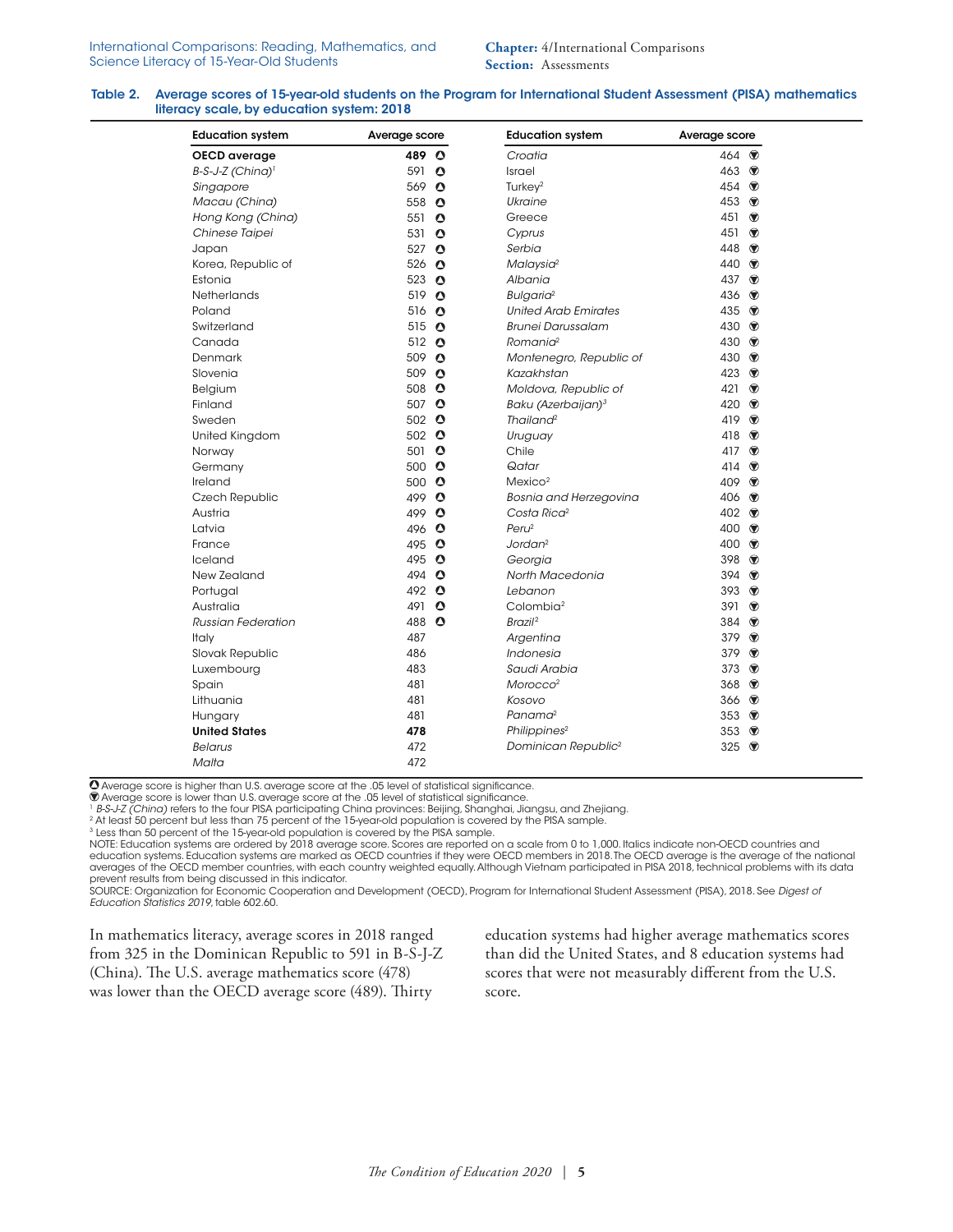**Chapter:** 4/International Comparisons **Section:** Assessments

## Figure 2. Percentage of 15-year-old students performing on the Program for International Student Assessment (PISA) mathematics literacy scale, by selected proficiency levels and education system: 2018

| <b>Below</b><br><b>Education system level 2</b> | At or above<br>level 5    | <b>Education system level 2</b>                          | <b>Below</b> |                     |    | At or above<br>level 5 |           |
|-------------------------------------------------|---------------------------|----------------------------------------------------------|--------------|---------------------|----|------------------------|-----------|
| OECD average 24*                                | $11*$                     | Spain 25                                                 |              |                     |    |                        |           |
| $B-S-J-Z$ (China) <sup>1</sup> 2 <sup>*</sup>   | $44*$                     | United Arab Emirates 46*                                 |              |                     |    |                        | $5*$      |
| Singapore <sup>7*</sup>                         | 37'                       | Serbia <sup>40*</sup>                                    |              |                     |    |                        | 5*        |
| Hong Kong (China) 9*                            | 29 <sup>3</sup>           | Croatia <sup>31*</sup>                                   |              |                     |    |                        | 5*        |
| Macau (China) 5*                                | $28*$                     | Ukraine <sup>36*</sup>                                   |              |                     |    |                        | 5*        |
| Chinese Taipei 14*                              | $23*$                     | Turkey <sup>2</sup> 37                                   |              |                     |    |                        | 5*        |
| Korea, Republic of 15*                          | $21*$                     | Cyprus 37*                                               |              |                     |    | $4^*$                  |           |
| Netherlands 16                                  | $18*$                     | Bulgaria <sup>2</sup> 44 <sup>*</sup>                    |              |                     |    | $4^*$                  |           |
| Japan <sup>11</sup>                             | $18*$                     | Greece <sup>36*</sup>                                    |              |                     |    | $4^*$                  |           |
| Switzerland 17                                  | $17^{\circ}$              | Romania <sup>2</sup> 47 <sup>*</sup>                     |              |                     |    | $3*$                   |           |
| Poland 15 <sup>*</sup>                          | $16*$                     | <b>Brunei Darussalam</b> 48 <sup>*</sup>                 |              |                     |    | $3*$                   |           |
| Belgium 20°                                     | 16*                       | Qatar 54*                                                |              |                     |    | $3^*$                  |           |
| Estonia 10*                                     | $15*$                     | Malaysia <sup>2</sup> 41                                 |              |                     |    | $2^*$                  |           |
| Canada <sup>16*</sup>                           | $15*$                     | Moldova, Republic of 50*                                 |              |                     |    |                        | $2^*$     |
| Slovenia 16 <sup>*</sup>                        | $14*$                     | Albania 42*                                              |              |                     |    |                        | $2^*$     |
| Germany 21                                      | $13*$                     | Thailand <sup>2</sup> 53*                                |              |                     |    | $2^*$                  |           |
| United Kingdom 19*                              | $13*$                     | Lebanon 60*                                              |              |                     |    | $2^*$                  |           |
| Czech Republic 20*                              | $13*$                     | Baku (Azerbaijan) <sup>3</sup> 51*                       |              |                     |    | $2^*$                  |           |
| Sweden 19*                                      | $13*$                     | Kazakhstan 49*                                           |              |                     |    | $2^*$                  |           |
| Austria 21                                      | $13*$                     | Montenegro, Republic of 46*                              |              |                     |    | $2*$                   |           |
| Norway 19*                                      | $12*$                     | Chile 52 <sup>*</sup>                                    |              |                     |    |                        | $1*$      |
| Denmark 15*                                     | $12*$                     | North Macedonia 61*                                      |              |                     |    |                        | $1*$      |
| Portugal 23 <sup>+</sup>                        | $12*$                     | Uruguay 51*                                              |              |                     |    |                        | $1*$      |
| New Zealand 22*                                 | $12^{\circ}$              | Georgia 61                                               |              |                     |    |                        | $1*$      |
| Finland 15 <sup>*</sup>                         | $11^{\circ}$              | Brazil <sup>2</sup> 68*                                  |              |                     |    |                        | $1*$      |
| France 21                                       | $11^*$                    | Peru $2$ 60 $*$                                          |              |                     |    |                        | $1*$      |
| Luxembourg 27                                   | $11^{\circ}$              | Bosnia and Herzegovina 58*                               |              |                     |    |                        | $1*$      |
| Slovak Republic 25                              | $11*$                     | Jordan <sup>2</sup> 59 <sup>*</sup>                      |              |                     |    |                        | 1!        |
| Australia 22 <sup>*</sup>                       | $10*$                     | Colombia <sup>2</sup> 65*                                |              |                     |    |                        | $1*$      |
| Iceland <sup>21</sup>                           | $10*$                     | Mexico <sup>2</sup>                                      | $56*$        |                     |    |                        | $1*$      |
| Italy 24                                        | 10                        | Indonesia <sup>72*</sup>                                 |              |                     |    |                        | $^*$ !    |
| Israel $34*$                                    | 9                         |                                                          |              |                     |    |                        | $# *$     |
| Malta <sub>30</sub>                             | 8                         | Argentina 69*<br>Costa Rica <sup>2</sup> 60 <sup>*</sup> |              |                     |    |                        | $^{\#!*}$ |
| Latvia <sup>17</sup>                            | 8                         |                                                          |              |                     |    |                        |           |
| Lithuania 26                                    | 8 <sup>8</sup>            | Saudi Arabia <sup>73</sup>                               |              |                     |    |                        | $#$ !*    |
| <b>United States 27</b>                         | 8                         | Kosovo 77                                                |              |                     |    | $^{\#$ !!*             |           |
| Ireland 16*                                     | 8                         | Morocco <sup>2</sup> 76 <sup>*</sup>                     |              |                     |    |                        | $#$ !*    |
| <b>Russian Federation</b> 22                    | 8                         | Philippines <sup>2</sup> 81 <sup>*</sup>                 |              |                     |    | #!!*                   |           |
| Hungary 26                                      | 8                         | Panama <sup>2</sup> $81*$                                |              |                     |    | #!!*                   |           |
| <b>Belarus</b> 29                               | $\overline{7}$            | Dominican Republic <sup>2</sup> 91                       |              |                     |    | #‼*                    |           |
| 0<br>20                                         | 60<br>80<br>40<br>Percent | 100                                                      | $\Omega$     | 40<br>20<br>Percent | 60 | 80                     | 10C       |

Below level 2 At or above level 5

# Rounds to zero.

! Interpret data with caution. Estimate is unstable due to high coefficient of variation (> 30 percent and ≤ 50 percent).

!! Interpret data with caution. Estimate is unstable because the standard error represents more than 50 percent of the estimate.

 $p$  < .05. Significantly different from the U.S. percentage.

1 B-S-J-Z (China) refers to the four PISA participating China provinces: Beijing, Shanghai, Jiangsu, and Zhejiang.<br>2 At least 50 percent but less than 75 percent of the 15-year-old population is covered by the PISA sample.

3 Less than 50 percent of the 15-year-old population is covered by the PISA sample.<br>NOTE: Education systems are ordered by 2018 percentages of 15-year-olds in levels 5 and above. Descriptions of the skills and knowledge of each mathematics proficiency level are available at <u>https://nces.ed.gov/surveys/pisa/pisa2018/pdf/MathProfLevelDescriptionV2.pdf</u>.To reach a particular<br>proficiency level, a student must correctly answer a majority of item their scores. Exact cut scores are as follows: Below Level 2 (a score less than 420.07); At or Above Level 5 is a score equal to or greater than 606.99. Scores are reported on a scale from 0 to 1,000. Italics indicate non-OECD countries and education systems. Education systems are marked as OECD countries if they were OECD members in 2018.The OECD average is the average of the national percentages of the OECD member countries, with each country weighted<br>equally. Although Vietnam participated in PISA 2018, technical problems with it SOURCE: Organization for Economic Cooperation and Development (OECD), Program for International Student Assessment (PISA), 2018. See *Digest of Education Statistics 2019*, table 602.60.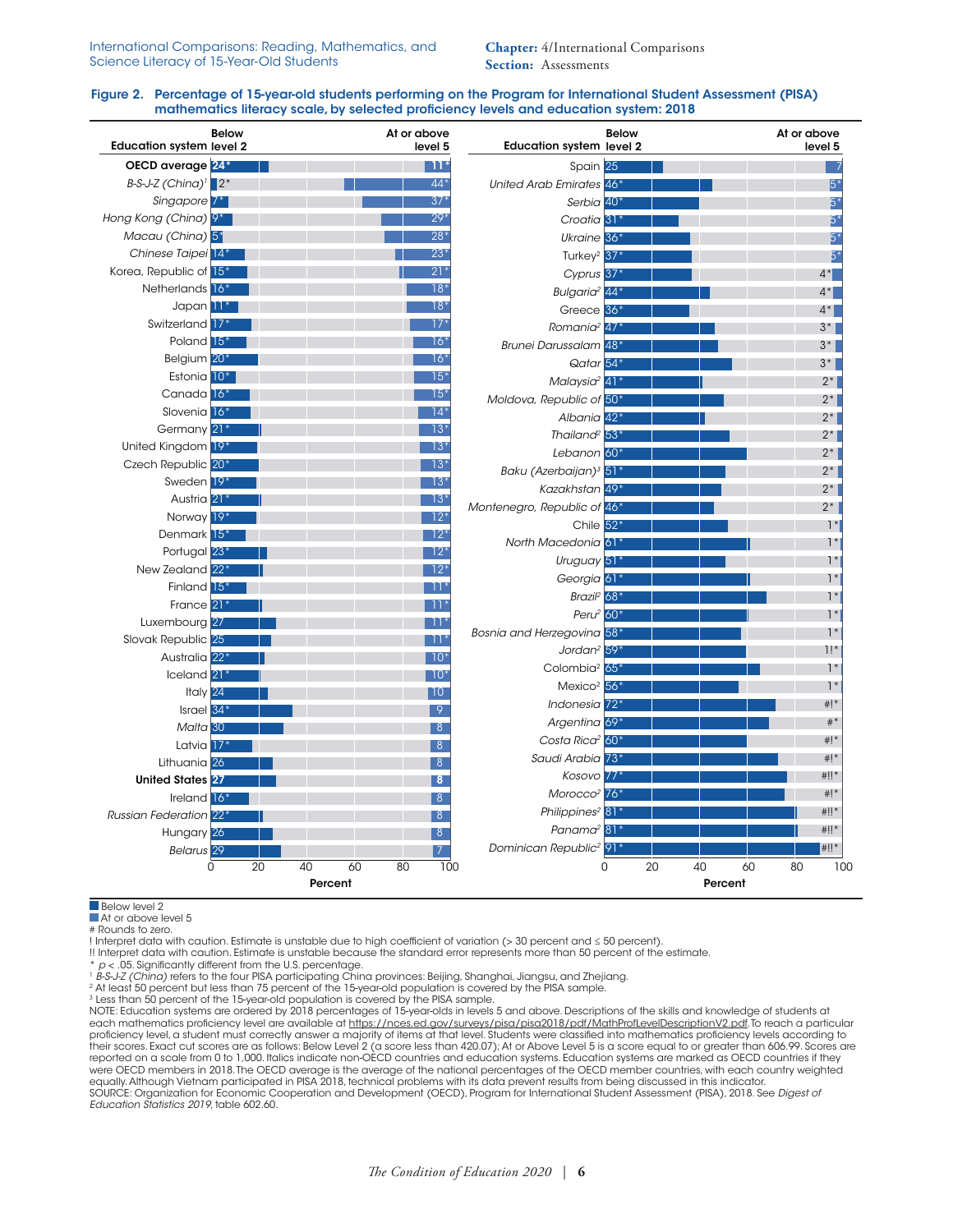PISA reports mathematics literacy by six proficiency levels, with level 1 being the lowest and level 6 being the highest. Descriptions of the skills and knowledge of students at each mathematics proficiency level can be found [here.](https://nces.ed.gov/surveys/pisa/pisa2018/pdf/MathProfLevelDescriptionV2.pdf) At levels 5 and 6, students can demonstrate the advanced mathematical thinking and reasoning skills required to solve problems of greater complexity. The percentage of U.S. students who were top performers on the mathematics literacy scale (8 percent) was smaller than the OECD average percentage (11 percent). Percentages of top performers ranged from nearly 0 percent in nine education

# **Chapter:** 4/International Comparisons **Section:** Assessments

systems to 44 percent in B-S-J-Z (China). Twenty-nine education systems had larger percentages of top performers in mathematics literacy than did the United States.

The percentage of U.S. students who were low performers in mathematics literacy (27 percent) was larger than the OECD average percentage (24 percent). Percentages of low performers ranged from 2 percent in B-S-J-Z (China) to 91 percent in the Dominican Republic. Thirty education systems had smaller percentages of low performers in mathematics literacy than did the United States.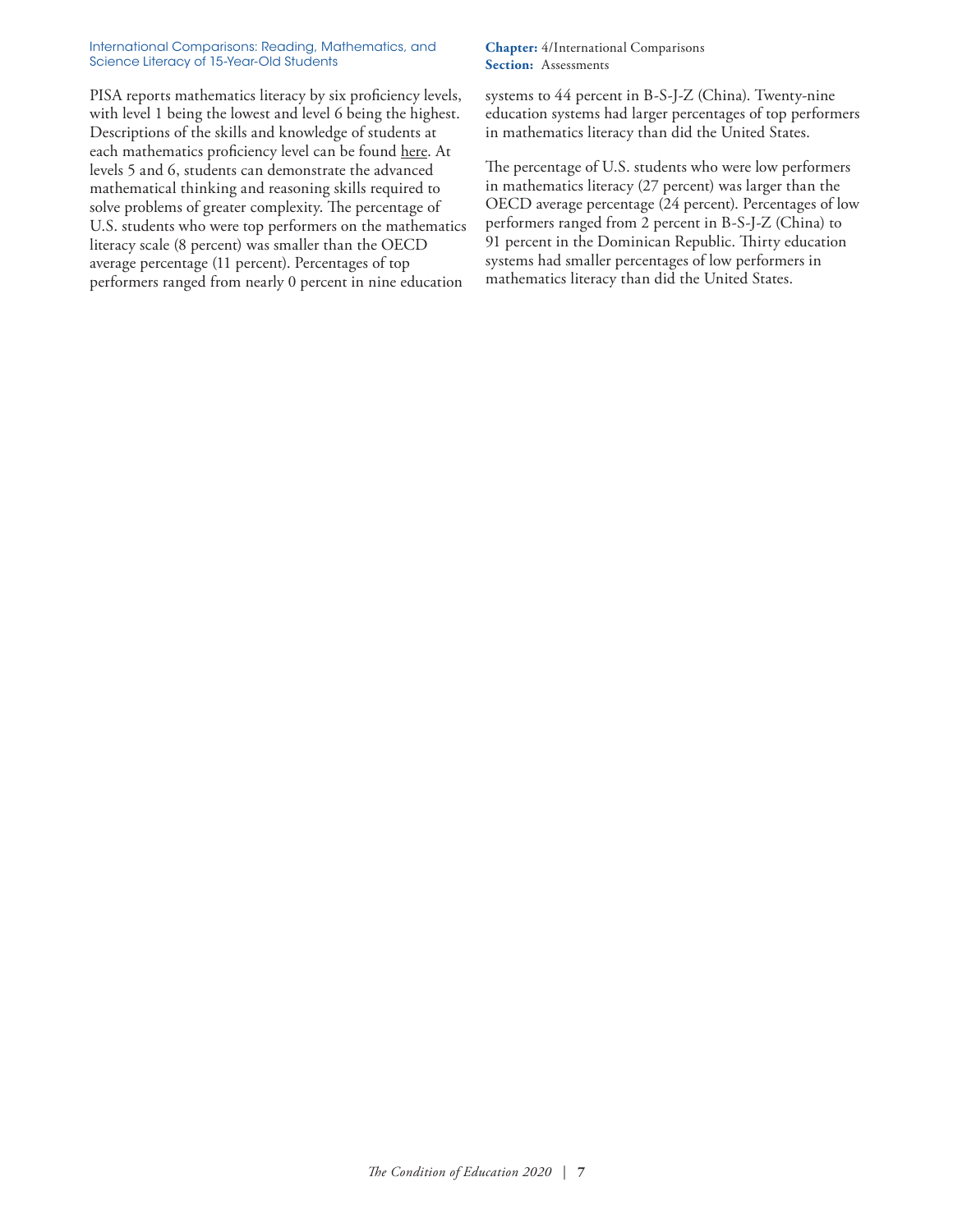#### Table 3. Average scores of 15-year-old students on the Program for International Student Assessment (PISA) science literacy scale, by education system: 2018

| <b>Education system</b>      | Average score     |               | <b>Education system</b>         | Average score |                |  |
|------------------------------|-------------------|---------------|---------------------------------|---------------|----------------|--|
| OECD average                 | 489 ↔             |               | Italy                           | 468 ↔         |                |  |
| B-S-J-Z (China) <sup>1</sup> | 590 $\bullet$     |               | Slovak Republic                 | 464 $\bullet$ |                |  |
| Singapore                    | 551 $\bullet$     |               | <b>Israel</b>                   | 462 $\bullet$ |                |  |
| Macau (China)                | 544               | $\bullet$     | Malta                           | 457           | $\bullet$      |  |
| Estonia                      | 530               | $\bullet$     | Greece                          | 452           | $\circledast$  |  |
| Japan                        | 529               | $\bullet$     | Chile                           | 444           | $\bullet$      |  |
| Finland                      | 522 △             |               | Serbia                          | 440 ↔         |                |  |
| Korea, Republic of           | 519               | $\bullet$     | Cyprus                          | 439           | $\circledast$  |  |
| Canada                       | 518               | $\bullet$     | Malaysia <sup>2</sup>           | 438           | ◉              |  |
| Hong Kong (China)            | 517               | $\bullet$     | <b>United Arab Emirates</b>     | 434           | $\circledast$  |  |
| Chinese Taipei               | 516               | $\bullet$     | <b>Brunei Darussalam</b>        | 431           | $\circledast$  |  |
| Poland                       | 511 $\bullet$     |               | Jordan <sup>2</sup>             | 429           | $\bullet$      |  |
| New Zealand                  | 508               |               | Moldova, Republic of            | 428           | $\circledast$  |  |
| Slovenia                     | 507               |               | Thailand <sup>2</sup>           | 426           | $\circledcirc$ |  |
| United Kingdom               | 505               |               | Uruguay                         | 426           | $\bullet$      |  |
| Netherlands                  | 503               |               | Romania <sup>2</sup>            | 426           | $\bullet$      |  |
| Germany                      | 503               |               | Bulgaria <sup>2</sup>           | 424           | $\bullet$      |  |
| Australia                    | 503               |               | Mexico <sup>2</sup>             | 419           | $\bullet$      |  |
| <b>United States</b>         | 502               |               | Qatar                           | 419           | $\circledast$  |  |
| Sweden                       | 499               |               | Albania                         | 417           | $\circledast$  |  |
| Belgium                      | 499               |               | Costa Rica <sup>2</sup>         | 416           | $\circledcirc$ |  |
| Czech Republic               | 497               |               | Montenegro, Republic of         | 415           | $\bullet$      |  |
| Ireland                      | 496               |               | Colombia <sup>2</sup>           | 413           | $\circledast$  |  |
| Switzerland                  | 495               |               | North Macedonia                 | 413           | $\circledast$  |  |
| France                       | 493 $\circledast$ |               | Peru <sup>2</sup>               | 404           | $\bullet$      |  |
| Denmark                      | 493 ↔             |               | Argentina                       | 404           | $\bullet$      |  |
| Portugal                     | 492 ↔             |               | Brazil <sup>2</sup>             | 404           | $\circledcirc$ |  |
| Norway                       | 490 ♥             |               | <b>Bosnia and Herzegovina</b>   | 398           | $\bullet$      |  |
| Austria                      | 490 ↔             |               | Baku (Azerbaijan) <sup>3</sup>  | 398           | $\circledast$  |  |
| Latvia                       | 487 ♥             |               | Kazakhstan                      | 397           | $\circledast$  |  |
| Spain                        | 483 ♥             |               | Indonesia                       | 396           | $\circledast$  |  |
| Lithuania                    | 482 $\bullet$     |               | Saudi Arabia                    | 386           | ◉              |  |
| Hungary                      | 481 ♥             |               | Lebanon                         | 384           | $\circledcirc$ |  |
| <b>Russian Federation</b>    | 478               | ◉             | Georgia                         | 383           | $\bullet$      |  |
| Luxembourg                   | 477 ♥             |               | Morocco <sup>2</sup>            | 377           | $\bullet$      |  |
| Iceland                      | 475 ↔             |               | Kosovo                          | 365           | $\bullet$      |  |
| Croatia                      | 472 ♥             |               | Panama <sup>2</sup>             | 365           | ◉              |  |
| <b>Belarus</b>               | 471 ♥             |               | Philippines <sup>2</sup>        | 357           | $\circledast$  |  |
| Ukraine                      | 469               | $\circledast$ | Dominican Republic <sup>2</sup> | 336           | $^{\circ}$     |  |
| Turkey $2$                   | 468 ♥             |               |                                 |               |                |  |

Average score is higher than U.S. average score at the .05 level of statistical significance.

Average score is lower than U.S. average score at the .05 level of statistical significance.

<sup>2</sup> At least 50 percent but less than 75 percent of the 15-year-old population is covered by the PISA sample.

3 Less than 50 percent of the 15-year-old population is covered by the PISA sample.

NOTE: Education systems are ordered by 2018 average score. Scores are reported on a scale from 0 to 1,000. Italics indicate non-OECD countries and<br>education systems. Education systems are marked as OECD countries if they w

prevent results from being discussed in this indicator.<br>SOURCE: Organization for Economic Cooperation and Development (OECD), Program for International Student Assessment (PISA), 2018. See *Digest of Education Statistics 2019*, table 602.70.

Average scores in science literacy in 2018 ranged from 336 in the Dominican Republic to 590 in B-S-J-Z (China). The U.S. average science score (502) was higher than the OECD average score (489). Eleven education systems had

higher average science scores than did the United States, and eleven education systems had scores that were not measurably different from the U.S. score.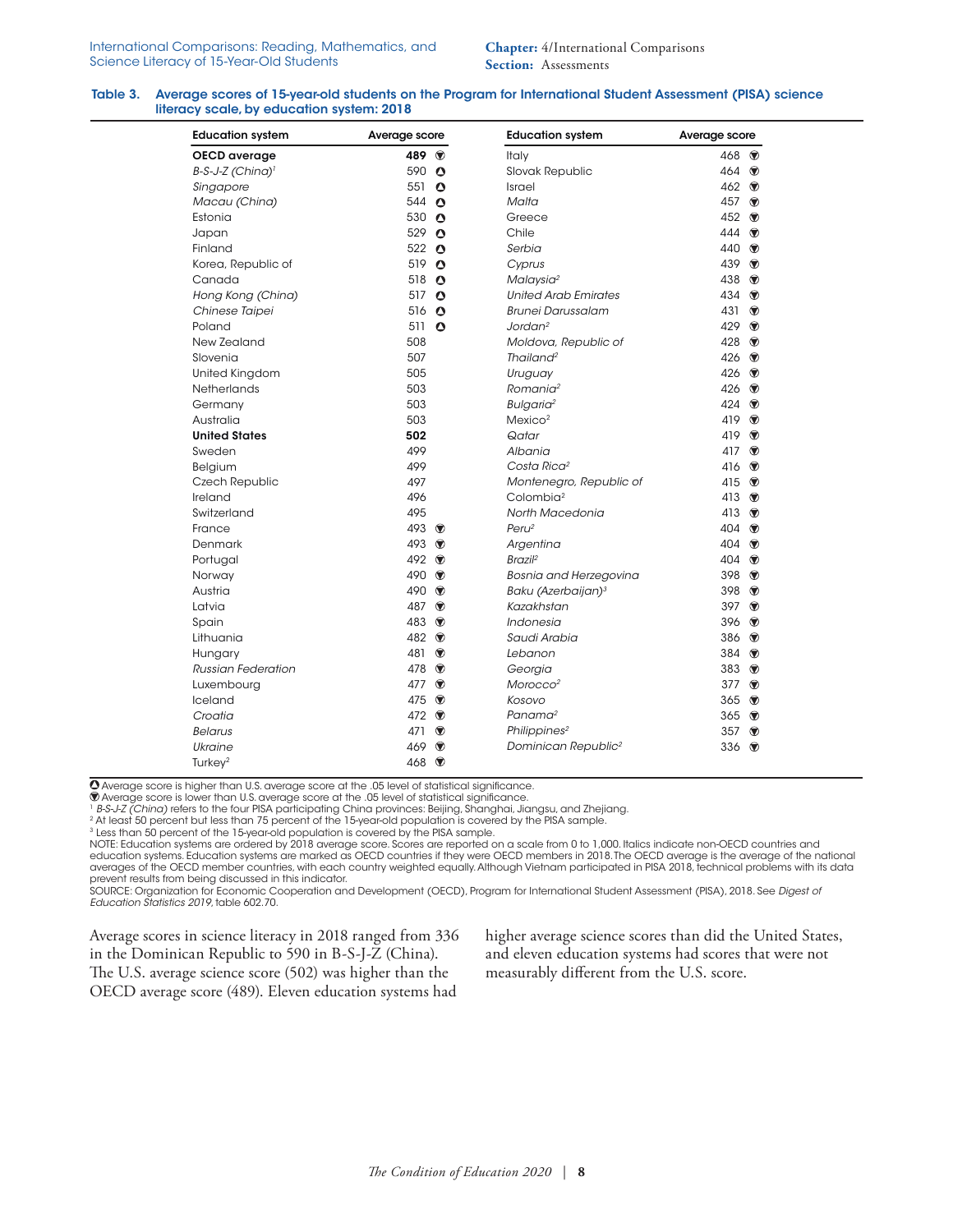**Chapter:** 4/International Comparisons **Section:** Assessments

### Figure 3. Percentage of 15-year-old students performing on the Program for International Student Assessment (PISA) science literacy scale, by selected proficiency levels and education system: 2018

| <b>Education system level 2</b>                            | <b>Below</b> | At or above               | level 5          | <b>Education system level 2</b>                 | <b>Below</b> |               | At or above | level 5 |
|------------------------------------------------------------|--------------|---------------------------|------------------|-------------------------------------------------|--------------|---------------|-------------|---------|
| OECD average 22*                                           |              |                           | $7*$             | <b>Russian Federation</b> 21                    |              |               |             | $3^*$   |
| $B-S-J-Z$ (China) <sup><math>1</math></sup> 2 <sup>*</sup> |              |                           | $32*$            | United Arab Emirates 43*                        |              |               |             | $3^*$   |
| Singapore <sup>9*</sup>                                    |              |                           | $21*$            | Italy $26*$                                     |              |               |             | $3^*$   |
| Macau (China) 6*                                           |              |                           | $14*$            | Belarus <sup>24*</sup>                          |              |               |             | $3^*$   |
| Japan <sup>11</sup>                                        |              |                           | $13*$            | Turkey <sup>2</sup> 25 <sup>*</sup>             |              |               |             | $2^*$   |
| Finland 13*                                                |              |                           | $12*$            | <b>Brunei Darussalam</b> 46 <sup>+</sup>        |              |               |             | $2^*$   |
| Estonia <sup>9*</sup>                                      |              |                           | $12*$            | Qatar 48*                                       |              |               |             | $2^*$   |
| Korea, Republic of 14*                                     |              |                           | $12*$            | Cyprus 39*                                      |              |               |             | $2^*$   |
| Chinese Taipei 15*                                         |              |                           | $12*$            | Serbia <sup>38*</sup>                           |              |               |             | $2*$    |
| Canada <sup>13*</sup>                                      |              |                           | $11*$            | Bulgaria <sup>2</sup> 47 <sup>*</sup>           |              |               |             | $2^*$   |
| New Zealand 18                                             |              |                           | $11*$            | Greece <sup>32*</sup>                           |              |               |             | $1*$    |
| Netherlands <sup>20</sup>                                  |              |                           | -11              | Chile 35*                                       |              |               |             | $1*$    |
| Germany <sup>20</sup>                                      |              |                           | 10               | Romania <sup>2</sup> 44 <sup>*</sup>            |              |               |             | $1*$    |
| United Kingdom 17                                          |              |                           | 10               | Moldova, Republic of 43*                        |              |               |             | $1*$    |
| Australia 19                                               |              |                           | 9                | North Macedonia 49*                             |              |               |             | $1*$    |
| Poland 14*                                                 |              |                           | $\overline{9}$   | Brazil <sup>2</sup>                             | 55*          |               |             | $1*$    |
| <b>United States 19</b>                                    |              |                           | 9                | Thailand <sup>2</sup> 44 <sup>*</sup>           |              |               |             | $1*$    |
| Sweden <sup>19</sup>                                       |              |                           | 8                | Uruguay 44*                                     |              |               |             | $1*$    |
| Belgium 20                                                 |              |                           | 8                | Jordan <sup>2</sup> $40*$                       |              |               |             | $1*$    |
| Hong Kong (China) 12*                                      |              |                           | 8                | Malaysia <sup>2</sup> 37*                       |              |               |             | 1!      |
| Switzerland 20                                             |              |                           | 8                | Lebanon $62*$                                   |              |               |             | 1!      |
| Czech Republic 19                                          |              |                           | 8                | Argentina <sup>53*</sup>                        |              |               |             | $\#$ *  |
| Slovenia 15 <sup>*</sup>                                   |              |                           | $\overline{7}$   | Colombia <sup>2</sup> 50 <sup>*</sup>           |              |               |             | $#$ *   |
| Norway 21                                                  |              |                           | $7*$             | Kazakhstan 60                                   |              |               |             | $#$ *   |
| France 20                                                  |              |                           | $7*$             | Montenegro, Republic of 48*                     |              |               |             | $#$ !*  |
| Austria 22 <sup>*</sup>                                    |              |                           | $ 6^*$           | Mexico <sup>2</sup> $47*$                       |              |               |             | $#$ !*  |
| Ireland 17                                                 |              |                           | $\overline{6}^*$ | Peru $2$ 54 $*$                                 |              |               |             | $#!!$ * |
| Israel $33*$                                               |              |                           | $6*$             | Albania 47*                                     |              |               |             | $#$ !*  |
| Portugal 20                                                |              |                           | $6*$             | Bosnia and Herzegovina 57*                      |              |               |             | $#  $ * |
| Denmark 19                                                 |              |                           | $6*$             |                                                 |              |               |             | $#$ !*  |
| Luxembourg 27                                              |              |                           | $5*$             | Baku (Azerbaijan) <sup>3</sup> 58*              |              |               |             |         |
| Hungary 24*                                                |              |                           | $5^*$            | Costa Rica <sup>2</sup> 48 <sup>*</sup>         |              |               |             | $#!!$ * |
| Lithuania 22*                                              |              |                           | $4*$             | Panama <sup>2</sup> $71*$                       |              |               |             | #!!*    |
| Malta 34                                                   |              |                           | $4^*$            | Georgia 64*                                     |              |               |             | $#$ !*  |
| Spain 21                                                   |              |                           | $4^*$            | Saudi Arabia 62*                                |              |               |             | $#!!$ * |
| Iceland 25*                                                |              |                           | $4*$             | Indonesia 60*                                   |              |               |             | $#!!$ * |
| Latvia <sup>18</sup>                                       |              |                           | $4*$             | Philippines <sup>2</sup> 78 <sup>*</sup>        |              |               |             | $#  $ * |
| Slovak Republic 29*                                        |              |                           | $4*$             | Morocco <sup>2</sup> 69*                        |              |               |             | $#!!$ * |
| Croatia <sup>25*</sup>                                     |              |                           | $4^*$            | Dominican Republic <sup>2</sup> 85 <sup>*</sup> |              |               |             | $#!!$ * |
| Ukraine <sup>26*</sup>                                     |              |                           | $3^*$            | Kosovo 77*                                      |              |               |             | $*!!$   |
|                                                            | 20<br>0      | 40<br>60<br>80<br>Percent | 100              | 0                                               | 20           | 40<br>Percent | 60<br>80    | 100     |
|                                                            |              |                           |                  |                                                 |              |               |             |         |

Below level 2 At or above level 5

# Rounds to zero.

! Interpret data with caution. Estimate is unstable due to high coefficient of variation (> 30 percent and ≤ 50 percent).

!! Interpret data with caution. Estimate is unstable because the standard error represents more than 50 percent of the estimate.

\* p < .05. Significantly different from the U.S. percentage.<br><sup>1</sup> B-S-J-Z (China) refers to the four PISA participating China provinces: Beijing, Shanghai, Jiangsu, and Zhejiang.<br><sup>2</sup> At least 50 percent but less than 75 per

<sup>3</sup> Less than 50 percent of the 15-year-old population is covered by the PISA sample.

NOTE: Education systems are ordered by 2018 percentages of 15-year-olds in levels 5 and above. Descriptions of the skills and knowledge of students at each science proficiency level are available at [https://nces.ed.gov/surveys/pisa/pisa2018/pdf/ScienceProfLevelDescriptionV2.pdf.](https://nces.ed.gov/surveys/pisa/pisa2018/pdf/ScienceProfLevelDescriptionV2.pdf) To reach a particular proficiency level, a student must correctly answer a majority of items at that level. Students were classified into science proficiency levels according to their<br>scores. Exact cut scores are as follows: Below Level 2 (a sc reported on a scale from 0 to 1,000. Italics indicate non-OECD countries and education systems. Education systems are marked as OECD countries if they were OECD members in 2018. The OECD average is the average of the national percentages of the OECD member countries, with each country weighted equally. Although Vietnam participated in PISA 2018, technical problems with its data prevent results from being discussed in this indicator SOURCE: Organization for Economic Cooperation and Development (OECD), Program for International Student Assessment (PISA), 2018. See *Digest of Education Statistics 2019*, table 602.70.